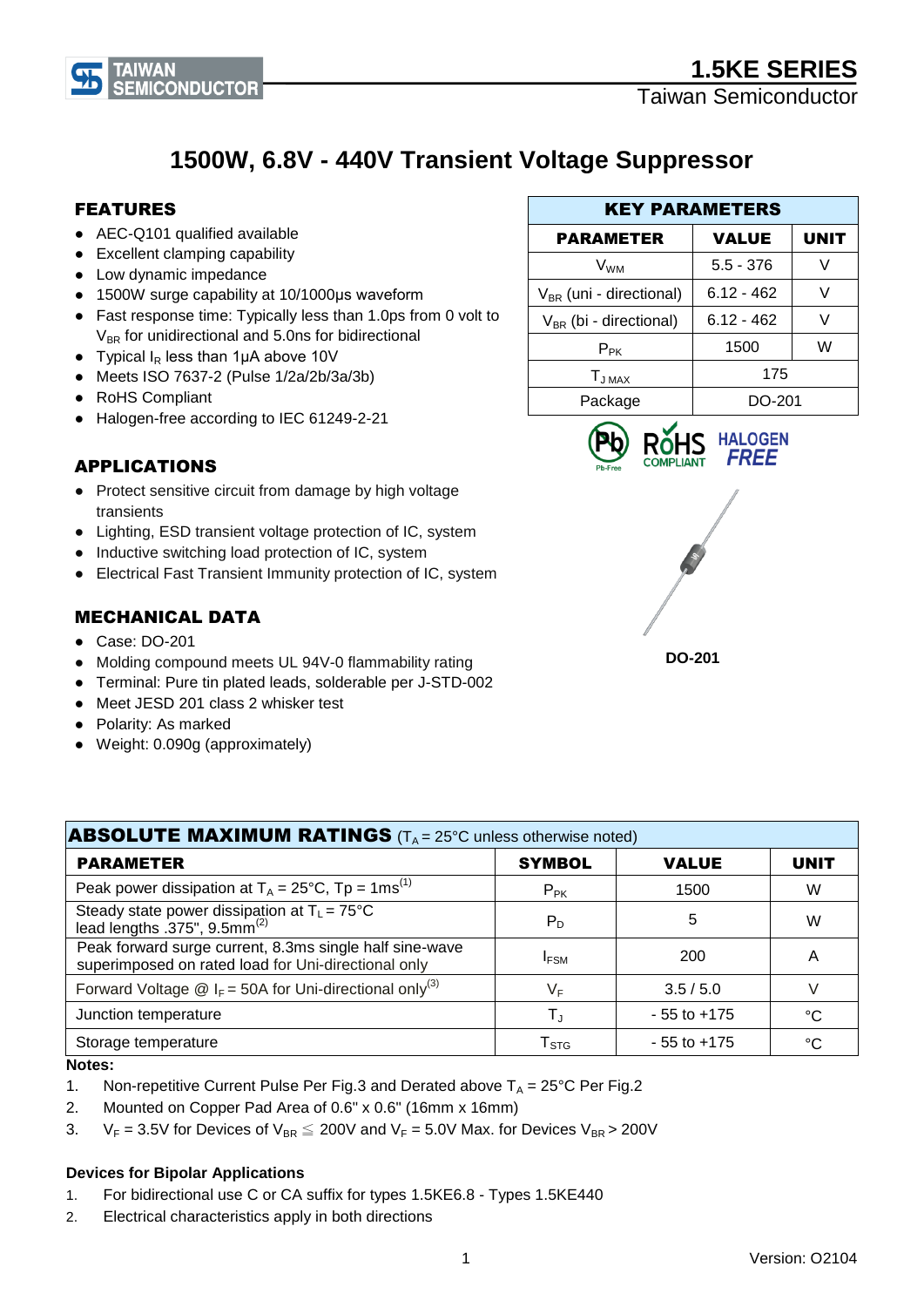

# **1.5KE SERIES**

Taiwan Semiconductor

| <b>ELECTRICAL SPECIFICATIONS</b> (T <sub>A</sub> = 25°C unless otherwise noted) |                           |                           |      |                                                                       |                                                  |                                                                 |                                                                          |                                                                                    |                                                              |                                                                    |
|---------------------------------------------------------------------------------|---------------------------|---------------------------|------|-----------------------------------------------------------------------|--------------------------------------------------|-----------------------------------------------------------------|--------------------------------------------------------------------------|------------------------------------------------------------------------------------|--------------------------------------------------------------|--------------------------------------------------------------------|
| <b>JEDEC</b><br>type<br>number                                                  | General<br>part<br>number | <b>Nominal</b><br>Voltage | Min  | <b>Breakdown</b><br>voltage<br>$V_{BR}@I_T$<br>(V)<br>(Note 1)<br>Max | <b>Test</b><br>current<br>I <sub>T</sub><br>(mA) | Working<br>stand-off<br>voltage<br><b>V<sub>WM</sub></b><br>(V) | <b>Maximum</b><br>blocking<br>leakage<br>current<br>$I_D@V_{WM}$<br>(µA) | <b>Maximum</b><br>peak<br>impulse<br>current<br>I <sub>PP</sub><br>(A)<br>(Note 2) | <b>Maximum</b><br>clamping<br>voltage<br>$V_C@I_{PP}$<br>(V) | <b>Maximum</b><br>temperature<br>coefficient<br>of $V_{BR}$ (%/°C) |
| 1N6267                                                                          | 1.5KE6.8                  | 6.8                       | 6.12 | 7.48                                                                  | 10                                               | 5.50                                                            | 1000                                                                     | 145                                                                                | 10.8                                                         | 0.057                                                              |
|                                                                                 | 1N6267A 1.5KE6.8A         | 6.8                       | 6.45 | 7.14                                                                  | 10                                               | 5.80                                                            | 1000                                                                     | 150                                                                                | 10.5                                                         | 0.057                                                              |
| 1N6268                                                                          | 1.5KE7.5                  | 7.5                       | 6.75 | 8.25                                                                  | 10                                               | 6.05                                                            | 500                                                                      | 134                                                                                | 11.7                                                         | 0.061                                                              |
| 1N6268A                                                                         | 1.5KE7.5A                 | 7.5                       | 7.13 | 7.88                                                                  | 10                                               | 6.40                                                            | 500                                                                      | 139                                                                                | 11.3                                                         | 0.061                                                              |
| 1N6269                                                                          | 1.5KE8.2                  | 8.2                       | 7.38 | 9.02                                                                  | 10                                               | 6.63                                                            | 200                                                                      | 126                                                                                | 12.5                                                         | 0.065                                                              |
| 1N6269A                                                                         | 1.5KE8.2A                 | 8.2                       | 7.79 | 8.61                                                                  | 10                                               | 7.02                                                            | 200                                                                      | 130                                                                                | 12.1                                                         | 0.065                                                              |
| 1N6270                                                                          | 1.5KE9.1                  | 9.1                       | 8.19 | 10.00                                                                 | 1.0                                              | 7.37                                                            | 50                                                                       | 114                                                                                | 13.8                                                         | 0.068                                                              |
|                                                                                 | 1N6270A 1.5KE9.1A         | 9.1                       | 8.65 | 9.55                                                                  | 1.0                                              | 7.78                                                            | 50                                                                       | 117                                                                                | 13.4                                                         | 0.068                                                              |
| 1N6271                                                                          | 1.5KE10                   | 10                        | 9.00 | 11.00                                                                 | 1.0                                              | 8.10                                                            | 10                                                                       | 105                                                                                | 15.0                                                         | 0.073                                                              |
|                                                                                 | 1N6271A 1.5KE10A          | 10                        | 9.50 | 10.5                                                                  | 1.0                                              | 8.55                                                            | 10                                                                       | 108                                                                                | 14.5                                                         | 0.073                                                              |
| 1N6272                                                                          | 1.5KE11                   | 11                        | 9.90 | 12.1                                                                  | 1.0                                              | 8.92                                                            | 1                                                                        | 97                                                                                 | 16.2                                                         | 0.075                                                              |
|                                                                                 | 1N6272A 1.5KE11A          | 11                        | 10.5 | 11.6                                                                  | 1.0                                              | 9.40                                                            | 1                                                                        | 100                                                                                | 15.6                                                         | 0.075                                                              |
| 1N6273                                                                          | 1.5KE12                   | 12                        | 10.8 | 13.2                                                                  | 1.0                                              | 9.72                                                            | $\mathbf{1}$                                                             | 91                                                                                 | 17.3                                                         | 0.078                                                              |
|                                                                                 | 1N6273A 1.5KE12A          | 12                        | 11.4 | 12.6                                                                  | 1.0                                              | 10.20                                                           | $\mathbf{1}$                                                             | 94                                                                                 | 16.7                                                         | 0.078                                                              |
| 1N6274                                                                          | 1.5KE13                   | 13                        | 11.7 | 14.3                                                                  | 1.0                                              | 10.50                                                           | 1                                                                        | 82                                                                                 | 19.0                                                         | 0.081                                                              |
|                                                                                 | 1N6274A 1.5KE13A          | 13                        | 12.4 | 13.7                                                                  | 1.0                                              | 11.10                                                           | $\mathbf{1}$                                                             | 86                                                                                 | 18.2                                                         | 0.081                                                              |
| 1N6275                                                                          | 1.5KE15                   | 15                        | 13.5 | 16.5                                                                  | 1.0                                              | 12.10                                                           | 1                                                                        | 71                                                                                 | 22.0                                                         | 0.084                                                              |
|                                                                                 | 1N6275A 1.5KE15A          | 15                        | 14.3 | 15.8                                                                  | 1.0                                              | 12.80                                                           | $\mathbf{1}$                                                             | 74                                                                                 | 21.2                                                         | 0.084                                                              |
| 1N6276                                                                          | 1.5KE16                   | 16                        | 14.4 | 17.6                                                                  | 1.0                                              | 12.90                                                           | $\mathbf{1}$                                                             | 67                                                                                 | 23.5                                                         | 0.086                                                              |
|                                                                                 | 1N6276A 1.5KE16A          | 16                        | 15.2 | 16.8                                                                  | 1.0                                              | 13.60                                                           | 1                                                                        | 70                                                                                 | 22.5                                                         | 0.086                                                              |
| 1N6277                                                                          | 1.5KE18                   | 18                        | 16.2 | 19.8                                                                  | 1.0                                              | 14.50                                                           | $\mathbf{1}$                                                             | 59                                                                                 | 26.5                                                         | 0.088                                                              |
| 1N6277A                                                                         | 1.5KE18A                  | 18                        | 17.1 | 18.9                                                                  | 1.0                                              | 15.30                                                           | 1                                                                        | 60                                                                                 | 25.5                                                         | 0.088                                                              |
| 1N6278                                                                          | 1.5KE20                   | 20                        | 18.0 | 22.0                                                                  | 1.0                                              | 16.20                                                           | 1                                                                        | 54                                                                                 | 29.1                                                         | 0.090                                                              |
|                                                                                 | 1N6278A 1.5KE20A          | 20                        | 19.0 | 21.0                                                                  | 1.0                                              | 17.10                                                           | $\mathbf{1}$                                                             | 56                                                                                 | 27.7                                                         | 0.090                                                              |
| 1N6279                                                                          | 1.5KE22                   | 22                        | 19.8 | 24.2                                                                  | 1.0                                              | 17.80                                                           | 1                                                                        | 49                                                                                 | 31.9                                                         | 0.092                                                              |
|                                                                                 | 1N6279A 1.5KE22A          | 22                        | 20.9 | 23.1                                                                  | 1.0                                              | 18.80                                                           | 1                                                                        | 51                                                                                 | 30.6                                                         | 0.092                                                              |
| 1N6280                                                                          | 1.5KE24                   | 24                        | 21.6 | 26.4                                                                  | 1.0                                              | 19.40                                                           | 1                                                                        | 45                                                                                 | 34.7                                                         | 0.094                                                              |
|                                                                                 | 1N6280A 1.5KE24A          | 24                        | 22.8 | 25.2                                                                  | 1.0                                              | 20.50                                                           | 1                                                                        | 47                                                                                 | 33.2                                                         | 0.094                                                              |
| 1N6281                                                                          | 1.5KE27                   | 27                        | 24.3 | 29.7                                                                  | 1.0                                              | 21.80                                                           | $\mathbf{1}$                                                             | 40                                                                                 | 39.1                                                         | 0.096                                                              |
|                                                                                 | 1N6281A 1.5KE27A          | 27                        | 25.7 | 28.4                                                                  | 1.0                                              | 23.10                                                           | 1                                                                        | 42                                                                                 | 37.5                                                         | 0.096                                                              |
| 1N6282                                                                          | 1.5KE30                   | 30                        | 27.0 | 33.0                                                                  | 1.0                                              | 24.30                                                           | 1                                                                        | 36                                                                                 | 43.5                                                         | 0.097                                                              |
|                                                                                 | 1N6282A 1.5KE30A          | 30                        | 28.5 | 31.5                                                                  | 1.0                                              | 25.60                                                           | 1                                                                        | 38                                                                                 | 41.4                                                         | 0.097                                                              |
| 1N6283                                                                          | 1.5KE33                   | 33                        | 29.7 | 36.3                                                                  | 1.0                                              | 26.80                                                           | 1                                                                        | 33                                                                                 | 47.7                                                         | 0.098                                                              |
|                                                                                 | 1N6283A 1.5KE33A          | 33                        | 31.4 | 34.7                                                                  | 1.0                                              | 28.20                                                           | 1                                                                        | 34                                                                                 | 45.7                                                         | 0.098                                                              |
| 1N6284                                                                          | 1.5KE36                   | 36                        | 32.4 | 39.6                                                                  | 1.0                                              | 29.10                                                           | $\mathbf{1}$                                                             | 30                                                                                 | 52.0                                                         | 0.099                                                              |
|                                                                                 | 1N6284A 1.5KE36A          | 36                        | 34.2 | 37.8                                                                  | 1.0                                              | 30.80                                                           | 1                                                                        | 31                                                                                 | 49.9                                                         | 0.099                                                              |
| 1N6285                                                                          | 1.5KE39                   | 39                        | 35.1 | 42.9                                                                  | 1.0                                              | 31.60                                                           | 1                                                                        | 27                                                                                 | 56.4                                                         | 0.100                                                              |
|                                                                                 | 1N6285A 1.5KE39A          | 39                        | 37.1 | 41.0                                                                  | 1.0                                              | 33.30                                                           | 1                                                                        | 29                                                                                 | 53.9                                                         | 0.100                                                              |
| 1N6286                                                                          | 1.5KE43                   | 43                        | 38.7 | 47.3                                                                  | 1.0                                              | 34.80                                                           | $\mathbf{1}$                                                             | 25                                                                                 | 61.9                                                         | 0.101                                                              |
|                                                                                 | 1N6286A 1.5KE43A          | 43                        | 40.9 | 45.2                                                                  | 1.0                                              | 36.80                                                           | 1                                                                        | 26                                                                                 | 59.3                                                         | 0.101                                                              |
| 1N6287                                                                          | 1.5KE47                   | 47                        | 42.3 | 51.7                                                                  | 1.0                                              | 38.10                                                           | 1                                                                        | 23                                                                                 | 67.8                                                         | 0.101                                                              |
|                                                                                 | 1N6287A 1.5KE47A          | 47                        | 44.7 | 49.4                                                                  | 1.0                                              | 40.20                                                           | $\mathbf{1}$                                                             | 24                                                                                 | 64.8                                                         | 0.101                                                              |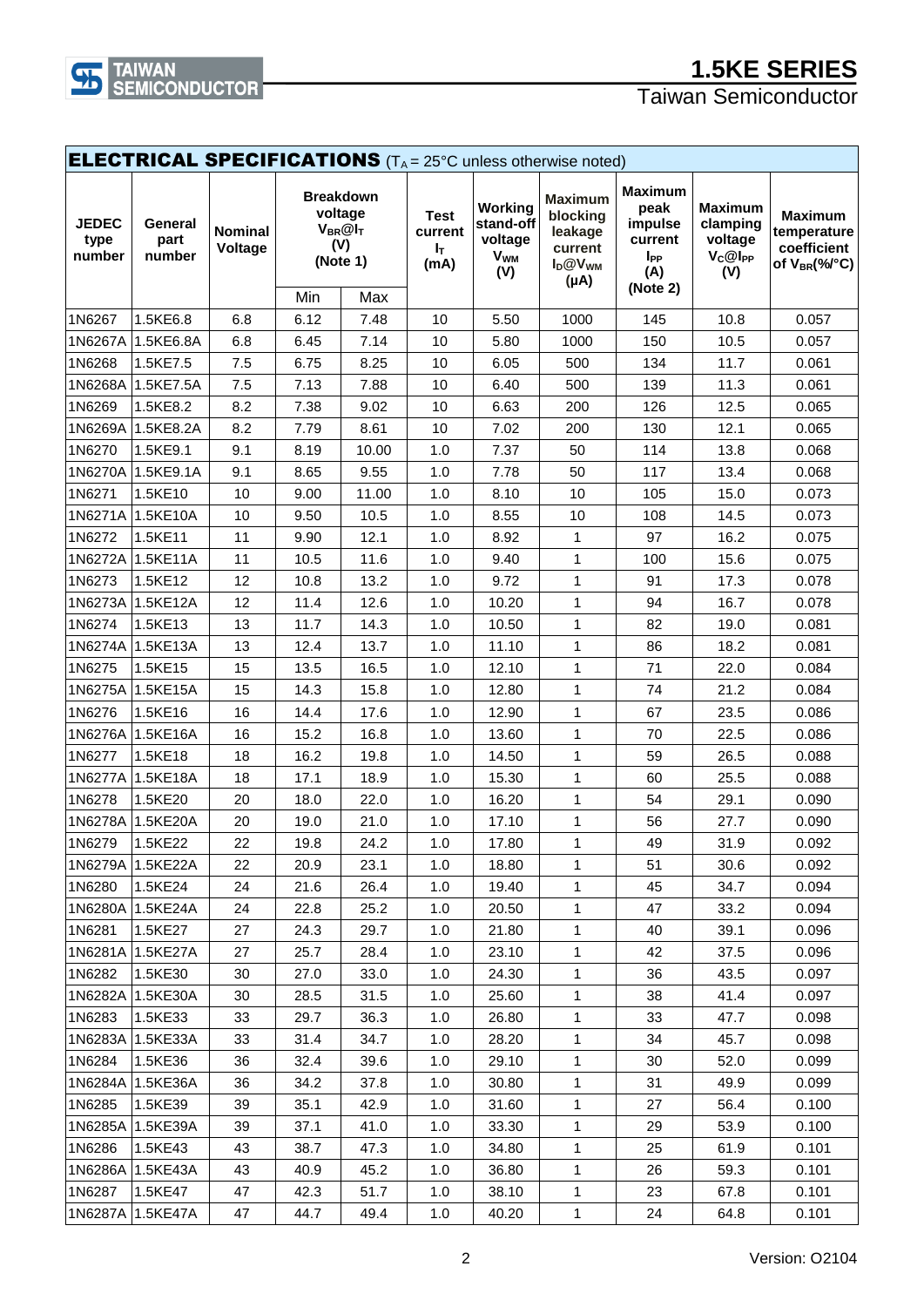

# **1.5KE SERIES**

Taiwan Semiconductor

| <b>ELECTRICAL SPECIFICATIONS</b> (T <sub>A</sub> = 25°C unless otherwise noted) |                           |                           |                                |                                            |                                       |                                                                 |                                                                               |                                                                                           |                                                              |                                                                    |
|---------------------------------------------------------------------------------|---------------------------|---------------------------|--------------------------------|--------------------------------------------|---------------------------------------|-----------------------------------------------------------------|-------------------------------------------------------------------------------|-------------------------------------------------------------------------------------------|--------------------------------------------------------------|--------------------------------------------------------------------|
| <b>JEDEC</b><br>type<br>number                                                  | General<br>part<br>number | <b>Nominal</b><br>Voltage | <b>Breakdown</b><br>(V)<br>Min | voltage<br>$V_{BR}@I_T$<br>(Note 1)<br>Max | <b>Test</b><br>current<br>IT.<br>(mA) | Working<br>stand-off<br>voltage<br><b>V<sub>WM</sub></b><br>(V) | <b>Maximum</b><br>blocking<br>leakage<br>current<br>$I_D@V_{WM}$<br>$(\mu A)$ | <b>Maximum</b><br>peak<br>impulse<br>current<br><b>I</b> <sub>PP</sub><br>(A)<br>(Note 2) | <b>Maximum</b><br>clamping<br>voltage<br>$V_C@I_{PP}$<br>(V) | <b>Maximum</b><br>temperature<br>coefficient<br>of $V_{BR}$ (%/°C) |
| 1N6288                                                                          | 1.5KE51                   | 51                        | 45.9                           | 56.1                                       | 1.0                                   | 41.30                                                           | $\mathbf{1}$                                                                  | 21                                                                                        | 73.5                                                         | 0.102                                                              |
| 1N6288A                                                                         | 1.5KE51A                  | 51                        | 48.5                           | 53.6                                       | 1.0                                   | 43.60                                                           | $\mathbf{1}$                                                                  | 22                                                                                        | 70.1                                                         | 0.102                                                              |
| 1N6289                                                                          | 1.5KE56                   | 56                        | 50.4                           | 61.6                                       | 1.0                                   | 45.40                                                           | $\mathbf{1}$                                                                  | 19                                                                                        | 80.5                                                         | 0.103                                                              |
|                                                                                 | 1N6289A 1.5KE56A          | 56                        | 53.2                           | 58.8                                       | 1.0                                   | 47.80                                                           | $\mathbf{1}$                                                                  | 20                                                                                        | 77.0                                                         | 0.103                                                              |
| 1N6290                                                                          | 1.5KE62                   | 62                        | 55.8                           | 68.2                                       | 1.0                                   | 50.2                                                            | $\mathbf{1}$                                                                  | 17                                                                                        | 89.0                                                         | 0.104                                                              |
|                                                                                 | 1N6290A 1.5KE62A          | 62                        | 58.9                           | 65.1                                       | 1.0                                   | 53.0                                                            | 1                                                                             | 18                                                                                        | 85.0                                                         | 0.104                                                              |
| 1N6291                                                                          | 1.5KE68                   | 68                        | 61.2                           | 74.8                                       | 1.0                                   | 55.1                                                            | $\mathbf{1}$                                                                  | 16                                                                                        | 98.0                                                         | 0.104                                                              |
|                                                                                 | 1N6291A 1.5KE68A          | 68                        | 64.6                           | 71.4                                       | 1.0                                   | 58.1                                                            | 1                                                                             | 17                                                                                        | 92.0                                                         | 0.104                                                              |
| 1N6292                                                                          | 1.5KE75                   | 75                        | 67.5                           | 82.5                                       | 1.0                                   | 60.7                                                            | $\mathbf{1}$                                                                  | 14                                                                                        | 108                                                          | 0.105                                                              |
| 1N6292A                                                                         | 1.5KE75A                  | 75                        | 71.3                           | 78.8                                       | 1.0                                   | 64.1                                                            | 1                                                                             | 15                                                                                        | 103                                                          | 0.105                                                              |
| 1N6293                                                                          | 1.5KE82                   | 82                        | 73.8                           | 90.2                                       | 1.0                                   | 66.4                                                            | 1                                                                             | 13                                                                                        | 118                                                          | 0.105                                                              |
|                                                                                 | 1N6293A 1.5KE82A          | 82                        | 77.9                           | 86.1                                       | 1.0                                   | 70.1                                                            | 1                                                                             | 13.9                                                                                      | 113                                                          | 0.105                                                              |
| 1N6294                                                                          | 1.5KE91                   | 91                        | 81.9                           | 100                                        | 1.0                                   | 73.7                                                            | $\mathbf{1}$                                                                  | 12                                                                                        | 131                                                          | 0.106                                                              |
|                                                                                 | 1N6294A 1.5KE91A          | 91                        | 86.5                           | 95.5                                       | 1.0                                   | 77.8                                                            | 1                                                                             | 12.6                                                                                      | 125                                                          | 0.106                                                              |
| 1N6295                                                                          | 1.5KE100                  | 100                       | 90                             | 110                                        | 1.0                                   | 81.0                                                            | $\mathbf{1}$                                                                  | 10.9                                                                                      | 144                                                          | 0.106                                                              |
| 1N6295A                                                                         | 1.5KE100A                 | 100                       | 95                             | 105                                        | 1.0                                   | 85.5                                                            | 1                                                                             | 11.4                                                                                      | 137                                                          | 0.106                                                              |
| 1N6296                                                                          | 1.5KE110                  | 110                       | 99                             | 121                                        | 1.0                                   | 89.2                                                            | 1                                                                             | 9.9                                                                                       | 158                                                          | 0.107                                                              |
|                                                                                 | 1N6296A 1.5KE110A         | 110                       | 105                            | 116                                        | 1.0                                   | 94.0                                                            | 1                                                                             | 10.3                                                                                      | 152                                                          | 0.107                                                              |
| 1N6297                                                                          | 1.5KE120                  | 120                       | 108                            | 132                                        | 1.0                                   | 97.2                                                            | 1                                                                             | 9.1                                                                                       | 173                                                          | 0.107                                                              |
|                                                                                 | 1N6297A 1.5KE120A         | 120                       | 114                            | 126                                        | 1.0                                   | 102                                                             | $\mathbf{1}$                                                                  | 9.5                                                                                       | 165                                                          | 0.107                                                              |
| 1N6298                                                                          | 1.5KE130                  | 130                       | 117                            | 143                                        | 1.0                                   | 105                                                             | 1                                                                             | 8.4                                                                                       | 187                                                          | 0.107                                                              |
| 1N6298A                                                                         | 1.5KE130A                 | 130                       | 124                            | 137                                        | 1.0                                   | 111                                                             | $\mathbf{1}$                                                                  | 8.7                                                                                       | 179                                                          | 0.107                                                              |
| 1N6299                                                                          | 1.5KE150                  | 150                       | 135                            | 165                                        | 1.0                                   | 121                                                             | $\mathbf{1}$                                                                  | 7.3                                                                                       | 215                                                          | 0.108                                                              |
|                                                                                 | 1N6299A 1.5KE150A         | 150                       | 143                            | 158                                        | 1.0                                   | 128                                                             | 1                                                                             | 7.6                                                                                       | 207                                                          | 0.108                                                              |
| 1N6300                                                                          | 1.5KE160                  | 160                       | 144                            | 176                                        | 1.0                                   | 130                                                             | $\mathbf{1}$                                                                  | 6.8                                                                                       | 230                                                          | 0.108                                                              |
|                                                                                 | 1N6300A 1.5KE160A         | 160                       | 152                            | 168                                        | 1.0                                   | 136                                                             | 1                                                                             | 7.1                                                                                       | 219                                                          | 0.108                                                              |
| 1N6301                                                                          | 1.5KE170                  | 170                       | 153                            | 187                                        | 1.0                                   | 138                                                             | 1                                                                             | 6.4                                                                                       | 244                                                          | 0.108                                                              |
|                                                                                 | 1N6301A 1.5KE170A         | 170                       | 162                            | 179                                        | 1.0                                   | 145                                                             | $\mathbf{1}$                                                                  | 6.7                                                                                       | 234                                                          | 0.108                                                              |
| 1N6302                                                                          | 1.5KE180                  | 180                       | 162                            | 198                                        | 1.0                                   | 146                                                             | 1                                                                             | 6.1                                                                                       | 258                                                          | 0.108                                                              |
|                                                                                 | 1N6302A 1.5KE180A         | 180                       | 171                            | 189                                        | 1.0                                   | 154                                                             | $\mathbf{1}$                                                                  | 6.4                                                                                       | 246                                                          | 0.108                                                              |
| 1N6303                                                                          | 1.5KE200                  | 200                       | 180                            | 220                                        | 1.0                                   | 162                                                             | 1                                                                             | 5.4                                                                                       | 287                                                          | 0.108                                                              |
|                                                                                 | 1N6303A 1.5KE200A         | 200                       | 190                            | 210                                        | 1.0                                   | 171                                                             | 1                                                                             | 5.7                                                                                       | 274                                                          | 0.108                                                              |
|                                                                                 | 1.5KE220                  | 220                       | 198                            | 242                                        | 1.0                                   | 175                                                             | $\mathbf{1}$                                                                  | 4.5                                                                                       | 344                                                          | 0.110                                                              |
|                                                                                 | 1.5KE220A                 | 220                       | 209                            | 231                                        | 1.0                                   | 185                                                             | $\mathbf{1}$                                                                  | 4.8                                                                                       | 328                                                          | 0.110                                                              |
|                                                                                 | 1.5KE250                  | 250                       | 225                            | 275                                        | 1.0                                   | 202                                                             | 1                                                                             | 4.3                                                                                       | 360                                                          | 0.110                                                              |
|                                                                                 | 1.5KE250A                 | 250                       | 237                            | 263                                        | 1.0                                   | 214                                                             | 1                                                                             | 4.5                                                                                       | 344                                                          | 0.110                                                              |
|                                                                                 | 1.5KE300                  | 300                       | 270                            | 330                                        | 1.0                                   | 243                                                             | 1                                                                             | 3.6                                                                                       | 430                                                          | 0.110                                                              |
|                                                                                 | 1.5KE300A                 | 300                       | 285                            | 315.0                                      | 1.0                                   | 256                                                             | 1                                                                             | 3.8                                                                                       | 414                                                          | 0.110                                                              |
|                                                                                 | 1.5KE350                  | 350                       | 315                            | 385                                        | 1.0                                   | 284                                                             | $\mathbf{1}$                                                                  | 3.1                                                                                       | 504                                                          | 0.110                                                              |
|                                                                                 | 1.5KE350A                 | 350                       | 333                            | 368                                        | 1.0                                   | 300                                                             | 1                                                                             | 3.2                                                                                       | 482                                                          | 0.110                                                              |
|                                                                                 | 1.5KE400                  | 400                       | 360                            | 440                                        | 1.0                                   | 324                                                             | 1                                                                             | 2.7                                                                                       | 574                                                          | 0.110                                                              |
|                                                                                 | 1.5KE400A                 | 400                       | 380                            | 420                                        | 1.0                                   | 342                                                             | $\mathbf{1}$                                                                  | 2.8                                                                                       | 548                                                          | 0.110                                                              |
|                                                                                 | 1.5KE440                  | 440                       | 396                            | 484                                        | 1.0                                   | 356                                                             | $\mathbf{1}$                                                                  | 2.4                                                                                       | 631                                                          | 0.110                                                              |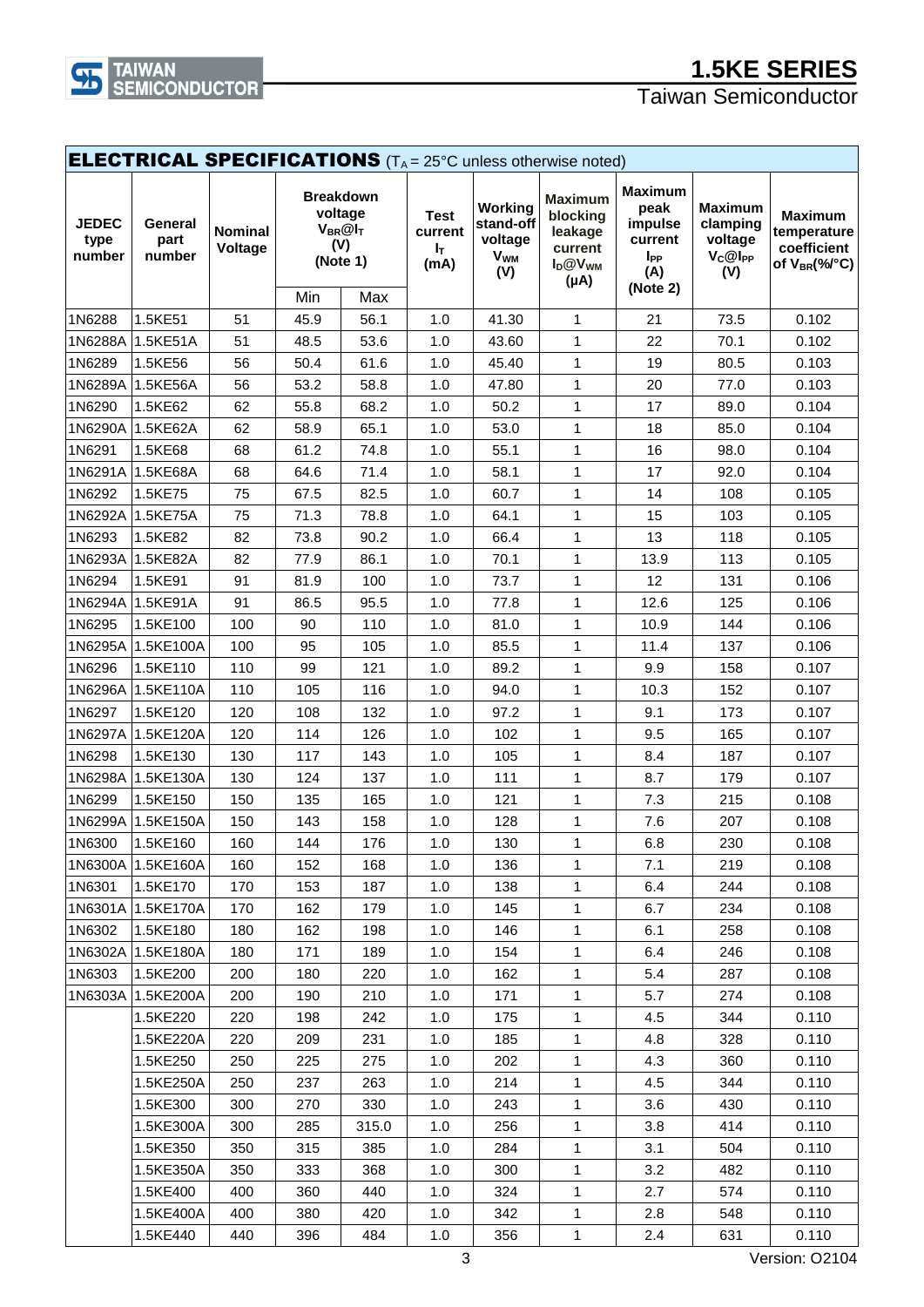

# **1.5KE SERIES**

## Taiwan Semiconductor

| <b>ELECTRICAL SPECIFICATIONS</b> ( $T_A = 25^\circ$ C unless otherwise noted) |                                                                                                                                 |     |     |                                      |                                                                    |                                                                               |                                                                    |                                                              |                                                                    |       |
|-------------------------------------------------------------------------------|---------------------------------------------------------------------------------------------------------------------------------|-----|-----|--------------------------------------|--------------------------------------------------------------------|-------------------------------------------------------------------------------|--------------------------------------------------------------------|--------------------------------------------------------------|--------------------------------------------------------------------|-------|
| <b>JEDEC</b><br>type<br>number                                                | <b>Breakdown</b><br>voltage<br>General<br>$V_{BR}@I_T$<br><b>Nominal</b><br>part<br>(V)<br><b>Voltage</b><br>number<br>(Note 1) |     |     | <b>Test</b><br>current<br>Iτ<br>(mA) | Working<br>lstand-off l<br>voltage<br><b>V<sub>WM</sub></b><br>(V) | <b>Maximum</b><br>blocking<br>leakage<br>current<br>$I_D@V_{WM}$<br>$(\mu A)$ | <b>Maximum</b><br>peak<br>impulse<br>current<br><b>I</b> PP<br>(A) | <b>Maximum</b><br>clamping<br>voltage<br>$V_C@I_{PP}$<br>(V) | <b>Maximum</b><br>temperature<br>coefficient<br>of $V_{BR}$ (%/°C) |       |
|                                                                               |                                                                                                                                 |     | Min | Max                                  |                                                                    |                                                                               |                                                                    | (Note 2)                                                     |                                                                    |       |
|                                                                               | 1.5KE440A                                                                                                                       | 440 | 418 | 462                                  | 1.0                                                                | 376                                                                           |                                                                    | 2.5                                                          | 602                                                                | 0.110 |

**Notes:**

1. V<sub>BR</sub> measure after I<sub>T</sub> applied for 30ms, I<sub>T</sub> = square wave pulse or equivalent.

2. Surge current waveform per Fig.3 and derate per Fig.2.

3. For bipolar types having  $V_{WM}$  of 10 volts and under, the  $I_D$  limit is doubled.

4. All terms and symbols are consistent with ANSI/IEEE C62.35.

| <b>ORDERING INFORMATION</b> |                |                     |  |  |  |
|-----------------------------|----------------|---------------------|--|--|--|
| <b>ORDERING CODE(1)(2)</b>  | <b>PACKAGE</b> | <b>PACKING</b>      |  |  |  |
| $1.5$ KEx                   | DO-201         | 1,250 / Tape & Reel |  |  |  |
| 1.5KEx A0G                  | DO-201         | 500 / Ammo box      |  |  |  |
| 1.5KExH                     | DO-201         | 1,250 / Tape & Reel |  |  |  |
| 1.5KExHA0G                  | DO-201         | 500 / Ammo box      |  |  |  |

**Notes:**

1. "x" defines voltage from 6.8V(1.5KE6.8) to 440V(1.5KE440A)

2. "H" means AEC-Q101 qualified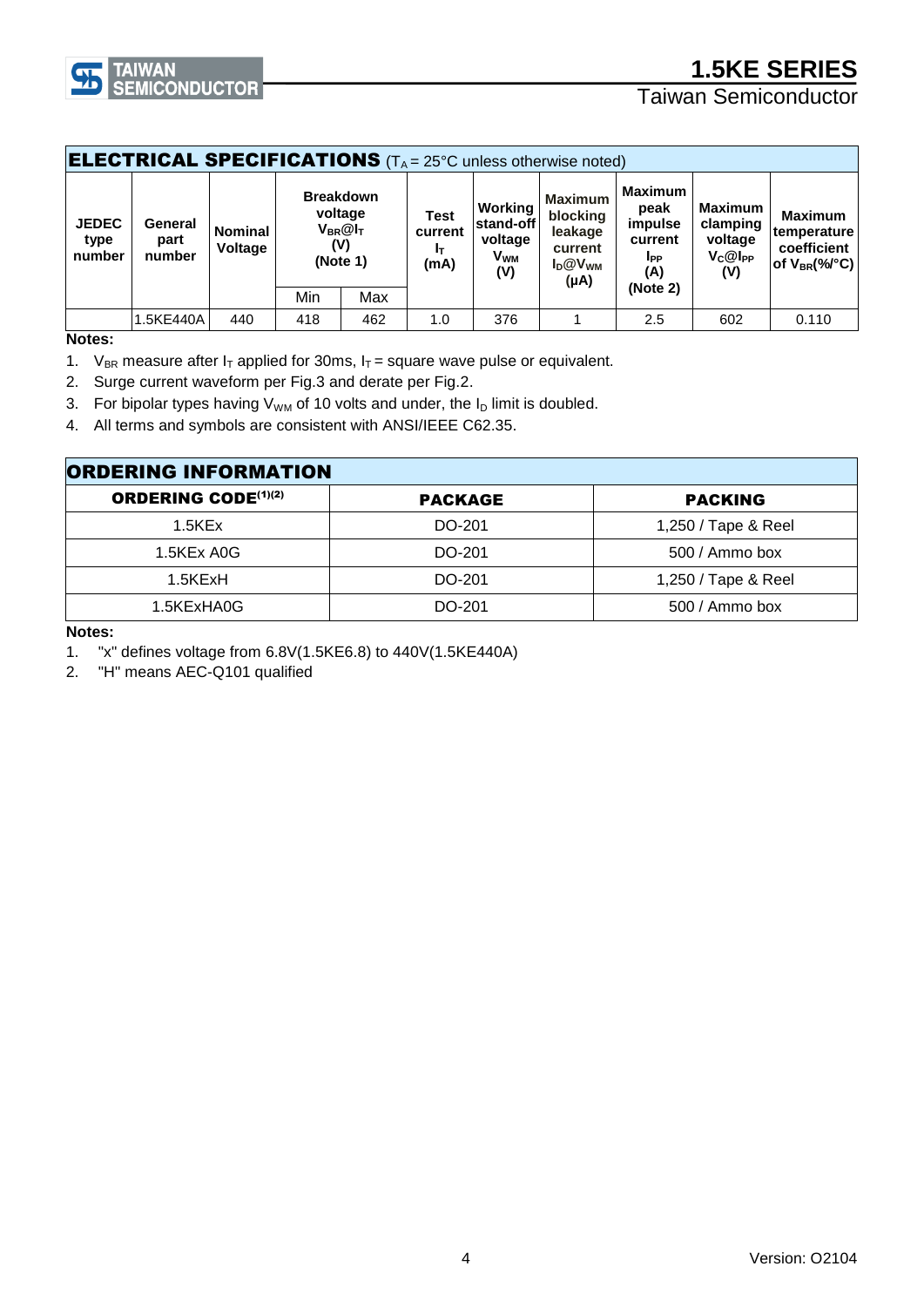

0.1

1

P<sub>PPM</sub>, PEAK PULSE POWER, KW

P<sub>PPM</sub>, PEAK PULSE POWER, KW

10

100

### CHARACTERISTICS CURVES

JШ  $\blacksquare$ 

 $\| \cdot \|$ 

 $(T_A = 25^{\circ}C$  unless otherwise noted)

 $\perp\perp\perp\perp$ 

 **Fig.1 Peak Pulse Power Rating Curve**

NON-REPETITIVE PULSE WAVEFORM SHOWN in Fig.3



#### **Fig.2 Pulse Derating Curve**

**Fig.3 Clamping Power Pulse Waveform** 

tp, PULSE WIDTH, (μs)



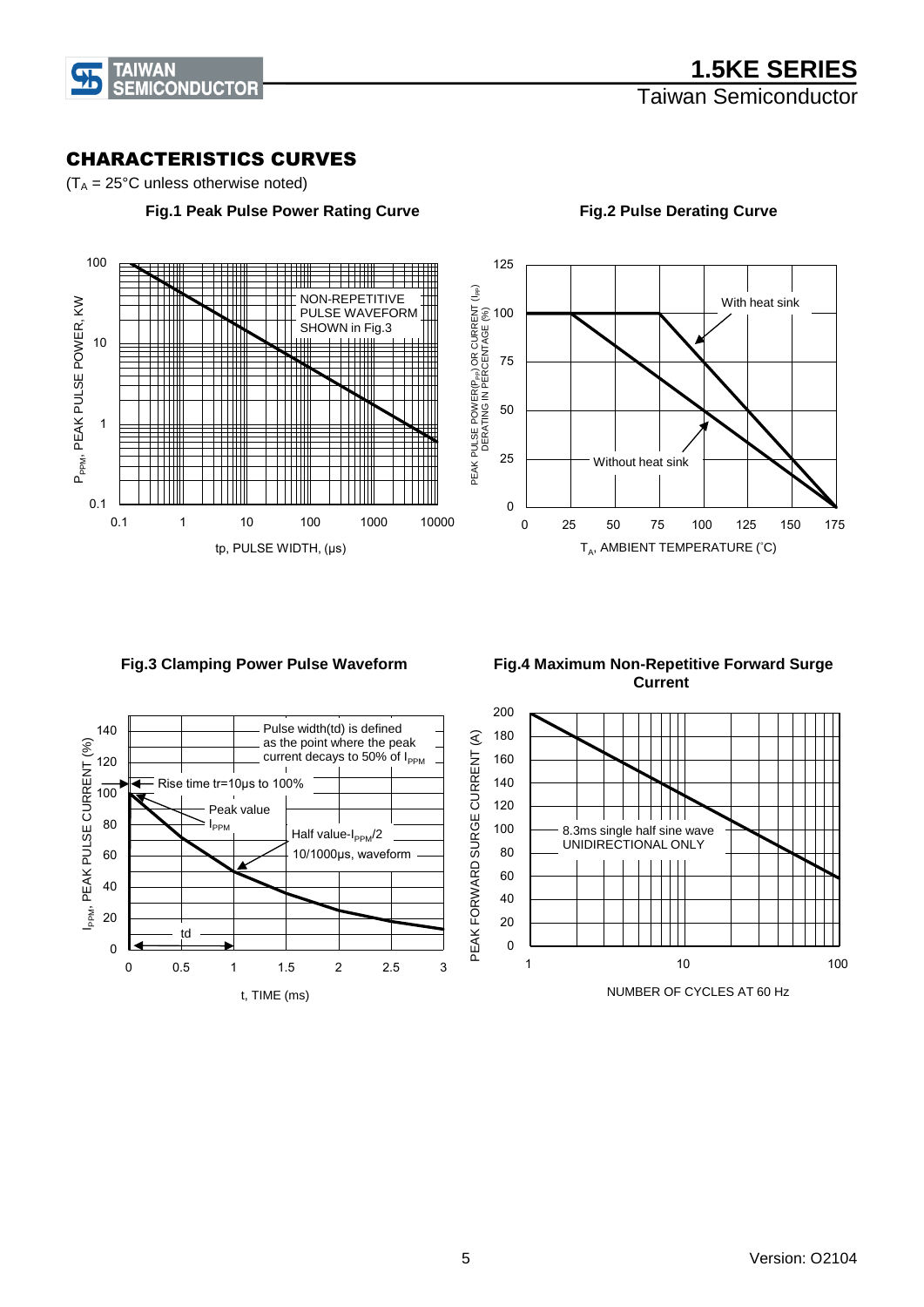

### CHARACTERISTICS CURVES

 $(T_A = 25^{\circ}C$  unless otherwise noted)

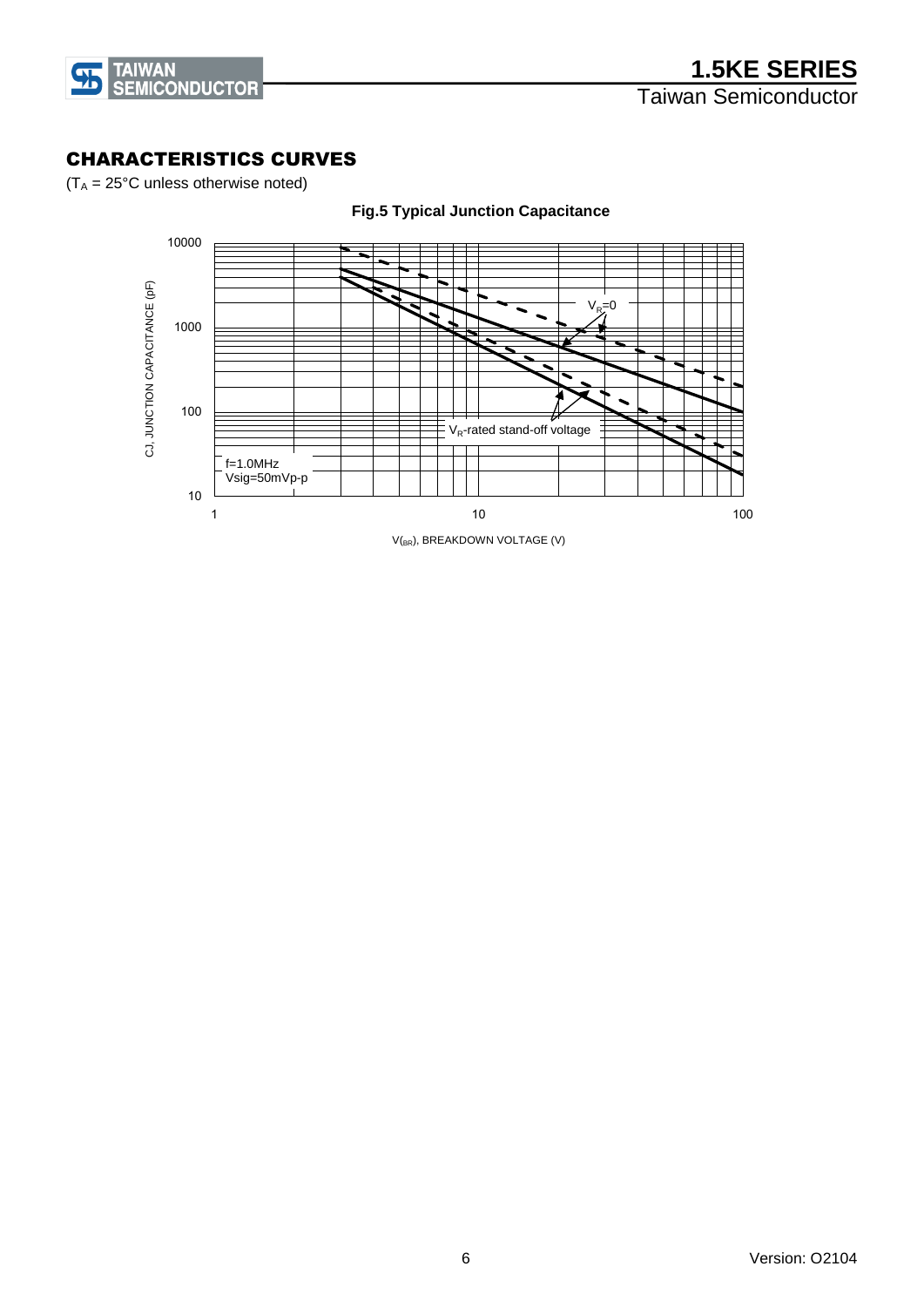

### PACKAGE OUTLINE DIMENSIONS



| DIM. |       | Unit (mm)    | Unit (inch) |       |  |  |
|------|-------|--------------|-------------|-------|--|--|
|      | Min.  | Min.<br>Max. |             | Max.  |  |  |
| A    | 25.40 |              | 1.000       |       |  |  |
| B    | 8.50  | 9.50         | 0.335       | 0.374 |  |  |
| C    | 0.96  | 1.06         | 0.038       | 0.042 |  |  |
|      | 5.00  | 5.60         | 0.197       | 0.220 |  |  |

### MARKING DIAGRAM

Cathode band for uni-directional products only



| P/N        | = Marking Code   |
|------------|------------------|
| G          | = Green Compound |
| <b>YWW</b> | = Date Code      |
| F          | = Factory Code   |